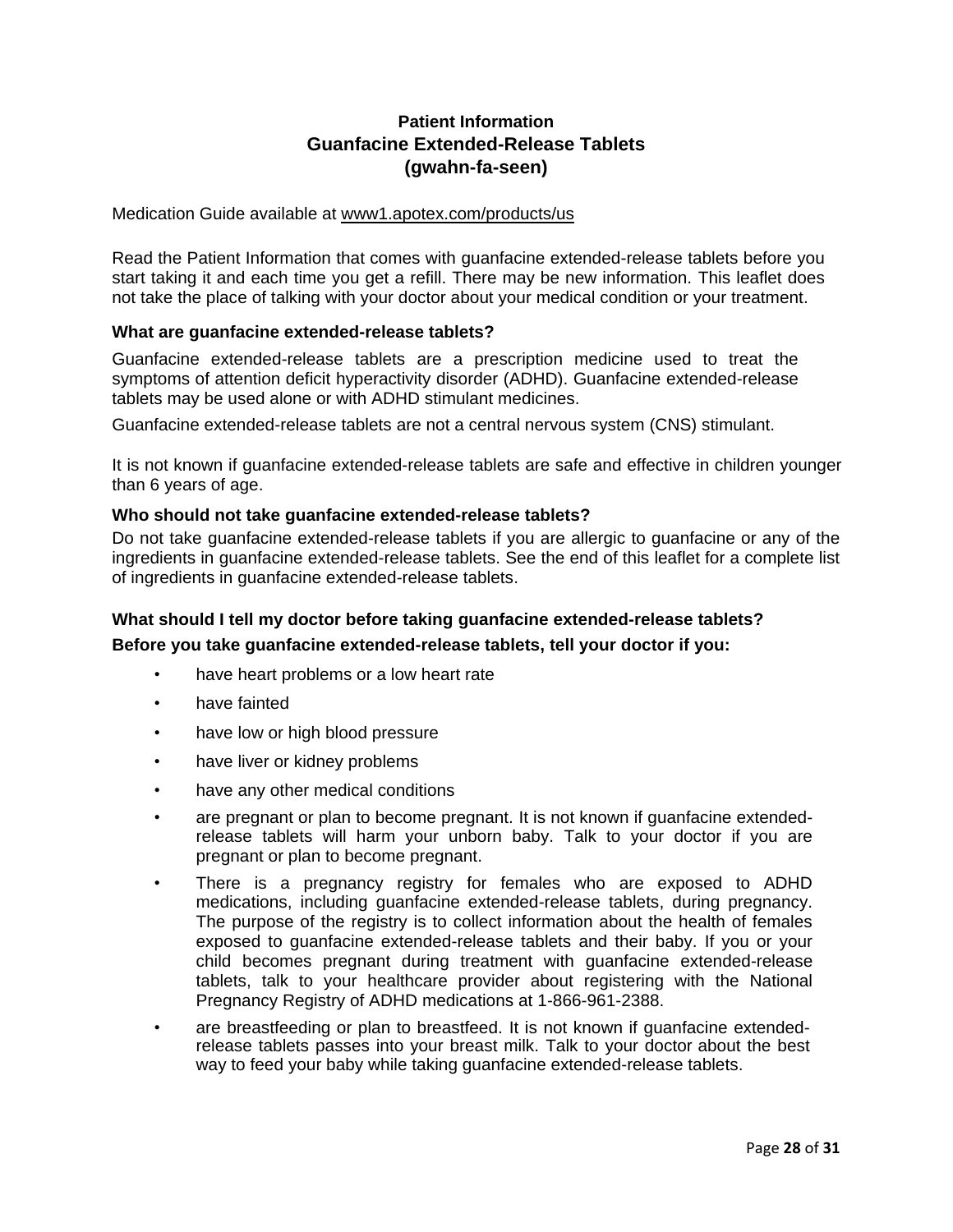Tell your doctor about all of the medicines you take, including prescription and over-thecounter medicines, vitamins, and herbal supplements.

Guanfacine extended-release tablets may affect the way other medicines work, and other medicines may affect how guanfacine extended-release tablets work.

Especially tell your doctor if you take:

- ketoconazole
- medicines that can affect enzyme metabolism
- high blood pressure medicine
- sedatives
- **benzodiazepines**
- **barbiturates**
- antipsychotics

Ask your doctor or pharmacist for a list of these medicines, if you are not sure.

Know the medicines you take. Keep a list of them and show it to your doctor and pharmacist when you get a new medicine.

#### **How should I take guanfacine extended-release tablets?**

- Take guanfacine extended-release tablets exactly as your doctor tells you.
- Your doctor may change your dose. Do not change your dose of guanfacine extended-release tablets without talking to your doctor.
- Do not stop taking guanfacine extended-release tablets without talking to your doctor.
- Try not to miss your dose of guanfacine extended-release tablets. If you miss a dose of guanfacine extended-release tablets, take the next dose at your regular time. If you miss 2 or more doses, talk to your doctor, as you may need to restart guanfacine extended-release tablets with a lower dose.
- Do not take a double dose to make up for a missed dose.
- Guanfacine extended-release tablets should be taken 1 time a day in the morning or in the evening, either alone or in combination with an ADHD stimulant medicine that your doctor may prescribe. Your doctor will tell you when to take guanfacine extended-release tablets and when to take your ADHD stimulant medication.
- Guanfacine extended-release tablets should be swallowed whole with a small amount of water, milk, or other liquid.
- Do not crush, chew, or break guanfacine extended-release tablets. Tell your doctor if you cannot swallow guanfacine extended-release tablets whole.
- Do not take guanfacine extended-release tablets with a high-fat meal.
- Your doctor will check your blood pressure and heart rate while you take guanfacine extended-release tablets.
- If you take too much guanfacine extended-release tablets, call your local Poison Control Center at 1-800-222-1222 or go to the nearest emergency room right away.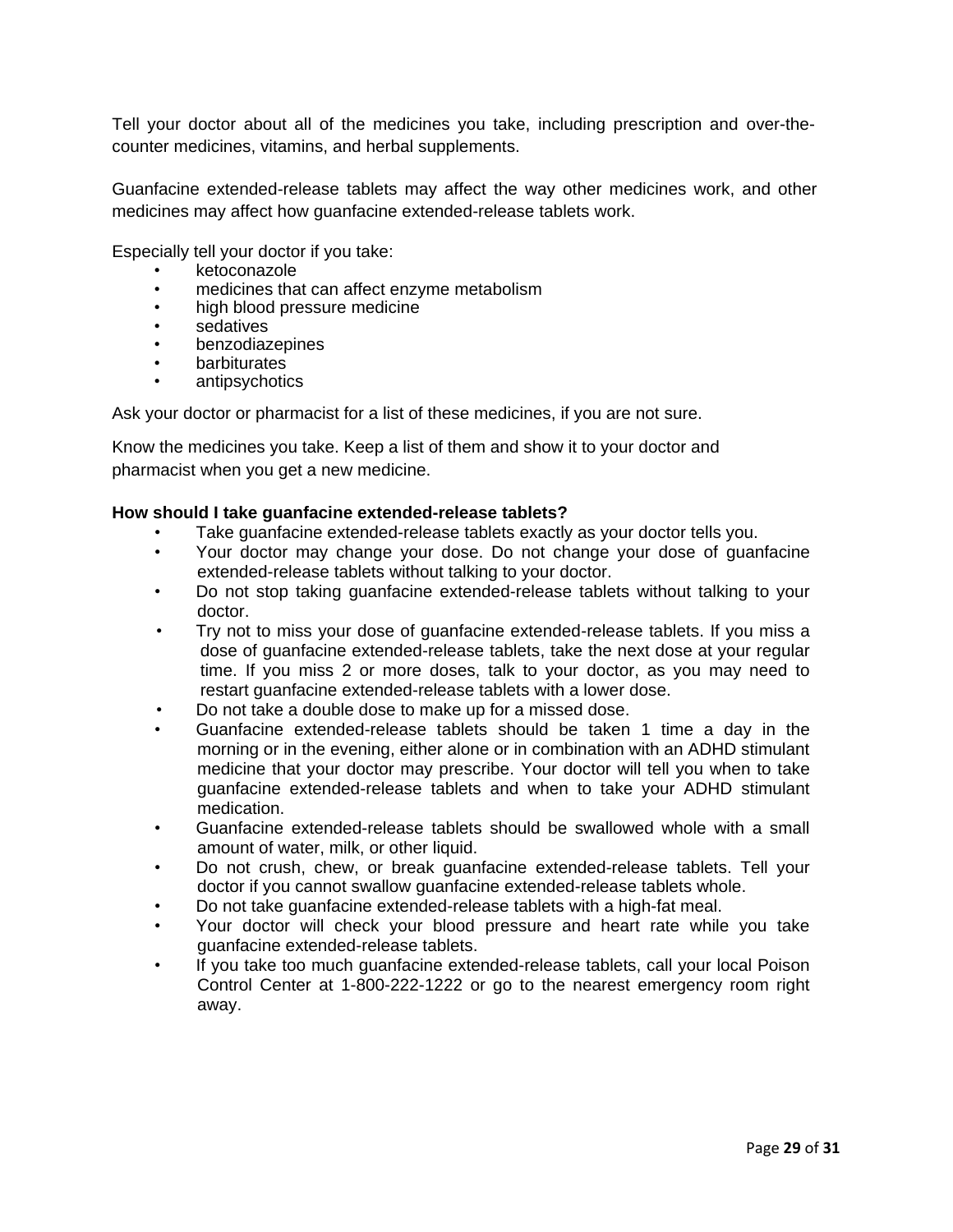# **What should I avoid while taking guanfacine extended-release tablets?**

- Do not drive, operate heavy machinery, or do other dangerous activities until you know how guanfacine extended-release tablets affect you. Guanfacine extended-release tablets can slow your thinking and motor skills.
- Do not drink alcohol or take other medicines that make you sleepy or dizzy while taking guanfacine extended-release tablets until you talk with your doctor. Guanfacine extended-release tablets taken with alcohol or medicines that cause sleepiness or dizziness may make your sleepiness or dizziness worse.
- Do not become dehydrated or overheated. This may increase your chance of having low blood pressure or fainting while taking guanfacine extended-release tablets.
- Do not suddenly stop guanfacine extended-release tablets. Tell your healthcare provider if you have been vomiting and cannot take guanfacine extendedrelease tablets, you may be at risk for rebound hypertension.

# **What are the possible side effects of guanfacine extended-release tablets?**

# **Guanfacine extended-release tablets may cause serious side effects including:**

- low blood pressure
- low heart rate
- **fainting**
- sleepiness
- increased blood pressure and heart rate after suddenly stopping guanfacine extended-release tablets (rebound hypertension). Suddenly stopping guanfacine extended-release tablets can cause increased blood pressure and heart rate and other withdrawal symptoms such as headache, confusion, nervousness, agitation, and tremors. If these symptoms continue to get worse and are left untreated, it could lead to a very serious condition including very high blood pressure, feeling very sleepy or tired, severe headache, vomiting, vision problems, seizures.

Get medical help right away, if you have any of the symptoms listed above.

# **The most common side effects of guanfacine extended-release tablets include:**

- sleepiness
- **tiredness**
- trouble sleeping
- low blood pressure
- nausea
- stomach pain
- dizziness
- dry mouth
- *irritability*
- vomiting
- slow heart rate

Tell the doctor if you have any side effect that bothers you or that does not go away.

These are not all the possible side effects of guanfacine extended-release tablets. For more information, ask your doctor or pharmacist.